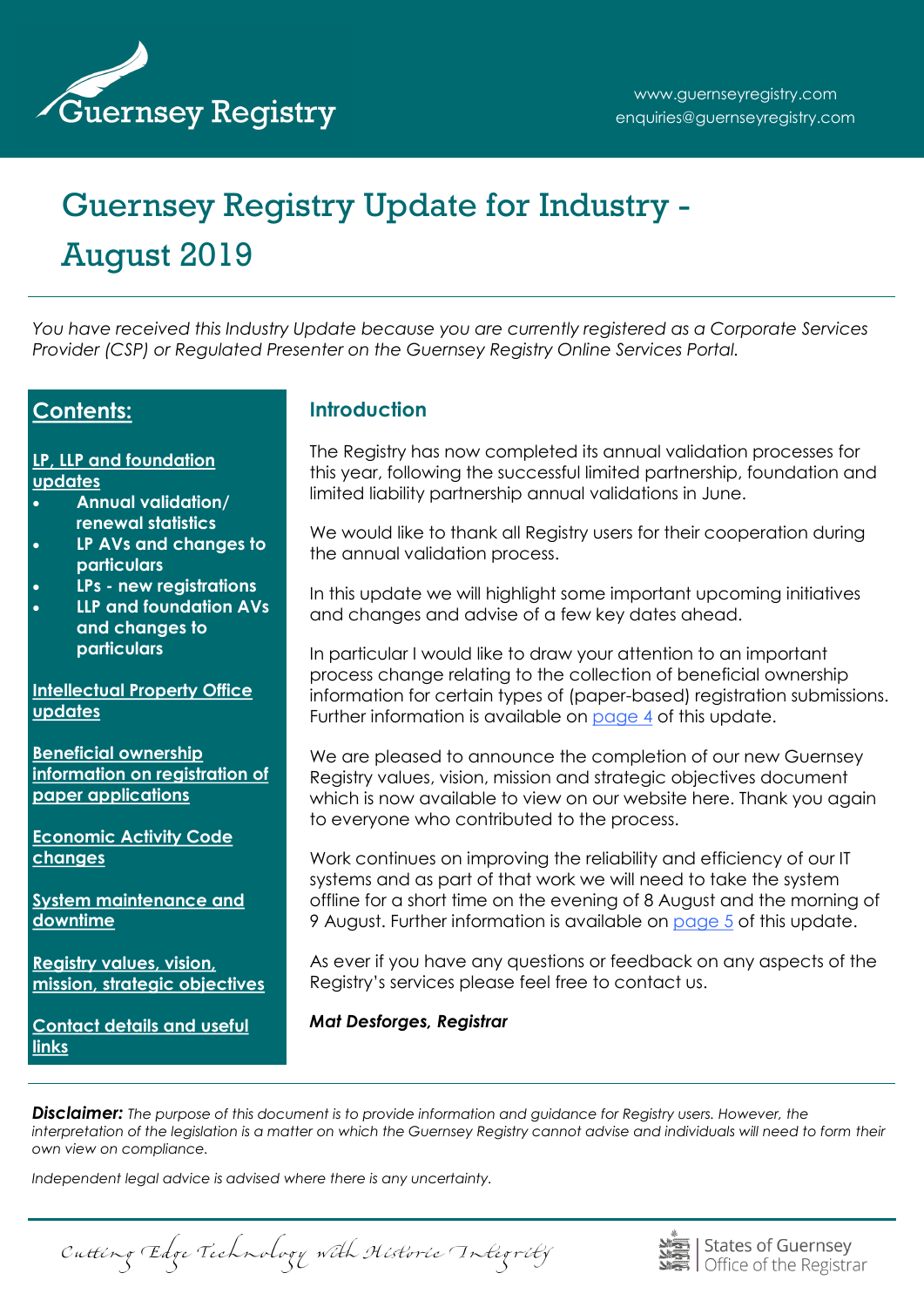# **Limited Partnership, LLP and Foundation Updates**

#### <span id="page-1-0"></span>**Annual validation/renewal filing statistics**

Limited partnerships (LPs), limited liability partnerships (LLPs) and foundations were all due to file their annual validations/renewals by 30 June.

As in previous years, the compliance rate for LP, LLP and foundation annual validations/renewals was strong.

As at 25/07/19 -

- **Limited partnerships:** 94.2% filed (122 LPs had not filed by 25/07/2019)
- **Limited liability partnerships:** 93.7% filed (7 LLPs had not filed by 25/07/2019 and have been listed for strike off)
- **Foundations:** 99% filed (1 foundation had not filed by 25/07/2019)

#### **Limited partnerships - annual validations and changes to particulars**

Any outstanding LP annual validations (AVs) should be submitted online at [www.greg.gg.](http://www.greg.gg) Late filing fees of £100 per month will apply for any submission made after the deadline.

The Registry would like to remind corporate service providers that LPs must notify the Greffier (c/o the Guernsey Registry) if there is a change to any of the particulars stated in section 8(2)(d) of the Limited Partnerships (Guernsey) Law, 1995. This should be in the form of change of particulars declaration - a letter signed by the general partner confirming the change and the date of the change - emailed or posted to the Registry with the £25 filing fee, within **21 days** of the change occurring.

Where the change is to the limited partnership's name or registered office, the change shall not be effective until a new certificate of registration has been issued.

**Please note:** LP AVs contain information as at 31st May. If any change of particulars submissions are effective before that date and the AV has already been filed, an AV amendment will need to be submitted.

LP AV amendment forms can be obtained by emailing [enquiries@guernseyregistry.com.](mailto:enquiries@guernseyregistry.com) There is no fee for a LP AV amendment submission.

[For further information please see the change of particulars guidance on the Registry website here.](http://www.guernseyregistry.com/article/157014/Change-of-Particulars)

#### **Limited partnerships - new registrations**

Applications to register new LPs are now filed using the Online Services Portal at www.greg.gg.

Paper applications will no longer be accepted.

[Further information and guidance on how to submit a registration can be found here.](http://www.guernseyregistry.com/article/157013/LP-Registration)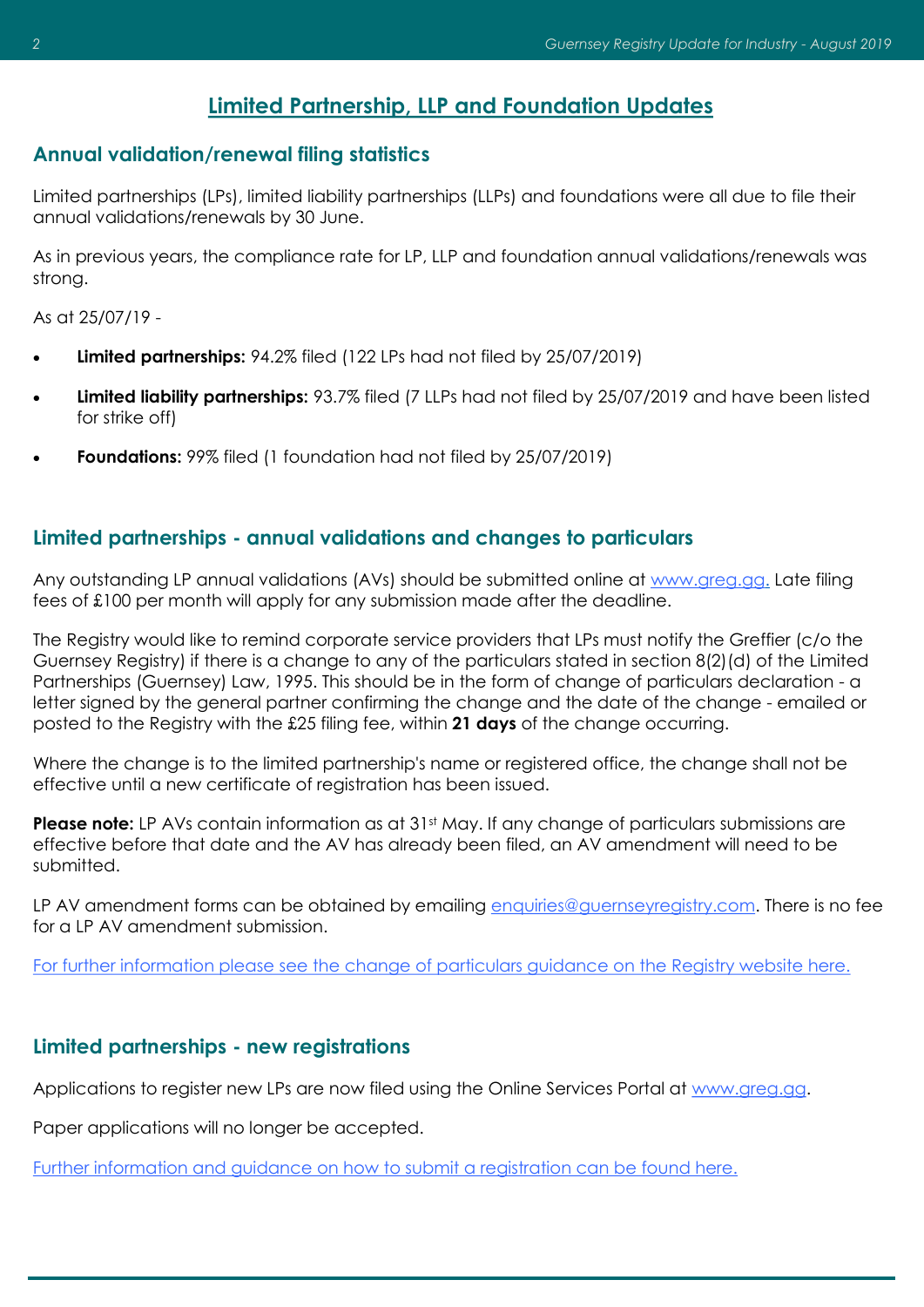### <span id="page-2-0"></span>**Limited liability partnerships and foundations - annual validation/renewals**

Any outstanding annual validations/renewals should be submitted by email or post using the previously sent prepopulated paper form. If the form has not been received please contact the Registry to have the form resent.

Late fees of £100 per month will apply for any filings made after the deadline.

The Registry would like to remind corporate service providers that any changes to the particulars of a LLP or Foundation should be notified to the Registry by sending a change of particulars form along with the required fee by email or post within **14 days** for LLP change of members and **21 days** for all other LLP and Foundation changes.

Where the change is to a LLP or Foundation name or a Foundation registered office, the change shall not be effective until a new certificate of registration has been issued.

Further information, including forms, can be found through the links below:

[LLP change of particulars](http://www.guernseyregistry.com/article/155380/Change-of-Particulars)

[Foundation change of particulars](http://www.guernseyregistry.com/article/155590/Change-of-Particulars)

# **Intellectual Property Office updates**

#### **Discontinuation of intellectual property search reports as a paid product**

With effect from **12 August 2019** the Registry will no longer offer a paid intellectual property search report service. This service was very lightly used by industry.

The online search functions for trademarks, patents, registered designs and image rights which are available at [www.greg.gg](http://www.greg.gg) and [www.guernseyregistry.com/ipo](http://www.guernseyregistry.com/ipo) are unaffected and searches may be carried out using these services.

Users requiring a 'proprietor search' should contact the Registry by email to [enquiries@guernseyregistry.com](mailto:enquiries@guernseyregistry.com) with details of their request.

#### **Discontinuation of paper application forms for certain trade mark services**

With effect from **12 August 2019** the Registry will no longer accept paper application forms for the following trade mark services:

- Registration of new trade mark
- Renewal of trade mark
- Change of trade mark proprietor name/address

These applications should now be made using the Online Services Portal at [www.greg.gg.](http://www.greg.gg/)

Full step-by-step guidance on how to file these applications online is [available on our website here.](http://ipo.guernseyregistry.com/article/5032/Trade-Marks-Guidance-Notes)

Please note that paper forms will continue to be accepted for all other intellectual property applications.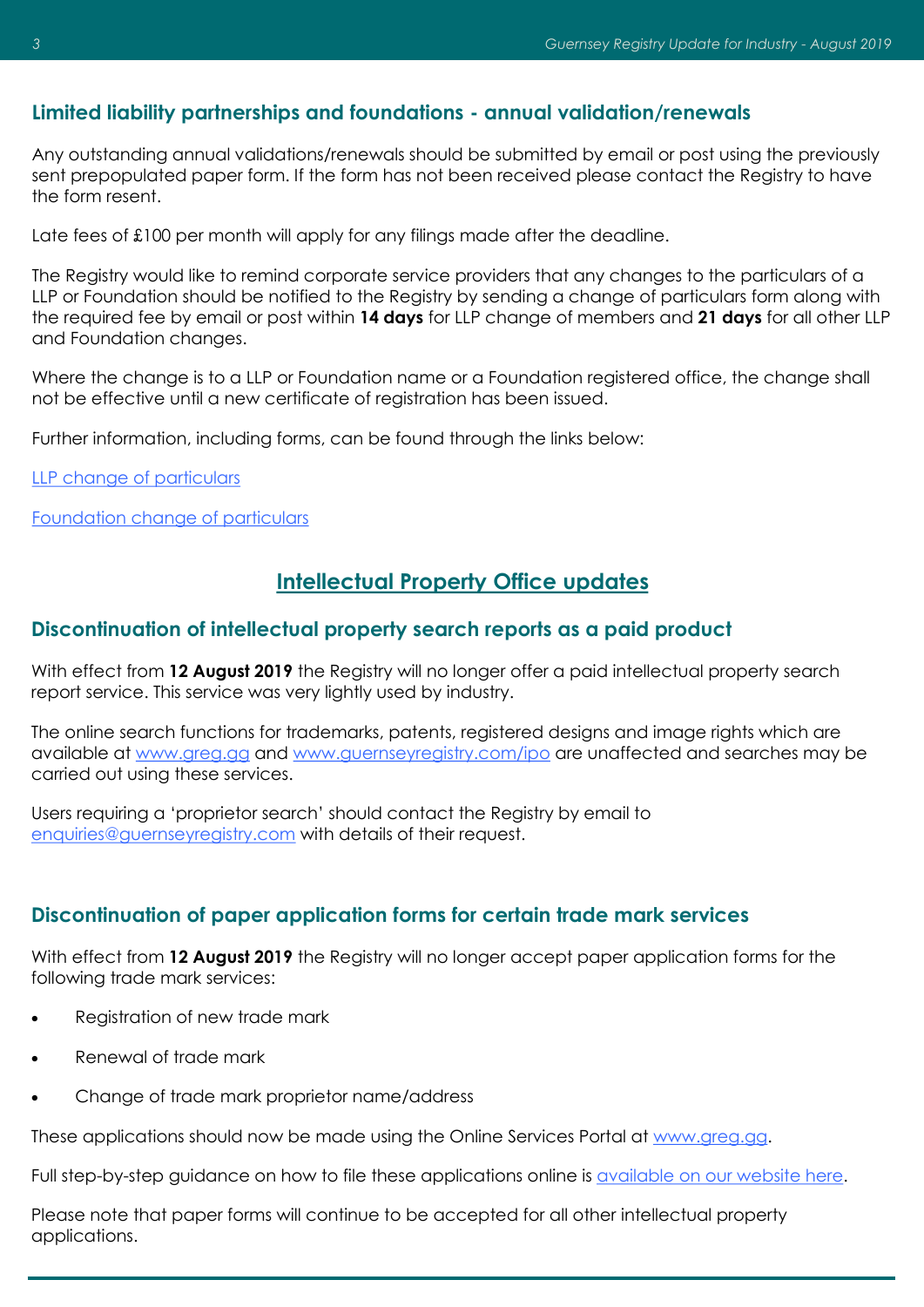# <span id="page-3-0"></span>**Beneficial ownership information on registration of paper applications**

## **Background**

Beneficial ownership information is required to be submitted on registration of all companies, foundations, limited liability partnerships (LLPs) and limited partnerships with separate legal personality (LPs) – except for entities that are exempt from the requirement to have a resident agent.

Currently, on incorporation of a company the Online Services Portal requires the beneficial ownership information to be entered before the application can be submitted.

For certain other registration/restoration submissions (see below for the list) where beneficial ownership information needs to be submitted, the Registry currently registers the entity and then requests the beneficial ownership information be submitted.

In order to ensure the beneficial ownership register has the correct information immediately on registration, **with effect from 12 August 2019** we will be requiring the beneficial ownership information to be submitted at the same time as the registration submission.

#### **From 12 August 2019 we will not be able to complete any registration/restoration processes until we have the beneficial ownership information.**

Further information on the new process and how to complete the manual beneficial ownership data capture form is available in our guidance note at [www.guernseyregistry.com/beneficialownership.](http://www.guernseyregistry.com/beneficialownership)

#### **Affected submissions**

The following submissions will be affected by this process change:

- Company/foundation/LLP restoration
- Company/foundation/LLP migration in
- Foundation registration
- LLP incorporation
- LP (with separate legal personality) registration

#### **New process for the above submissions**

#### **The following process will apply to the above submissions with effect from 12 August 2019:**

- 1. Presenter completes the relevant application form as they would currently.
- 2. Presenter completes a manual BO data capture form (which will be available shortly at [www.guernseyregistry.com/beneficialownership\).](http://www.guernseyregistry.com/beneficialownership)
- 3. Presenter sends the application form and BO declaration to the Registry by a secure means either Egress or another secure email method (if your organisation uses its own secure email solution it can be sent using that solution).
- 4. Registry receives the application into the system as usual and uploads the beneficial ownership information into the system as part of the process.
- 5. Registry sends confirmation of the registration and the beneficial ownership upload to the presenter.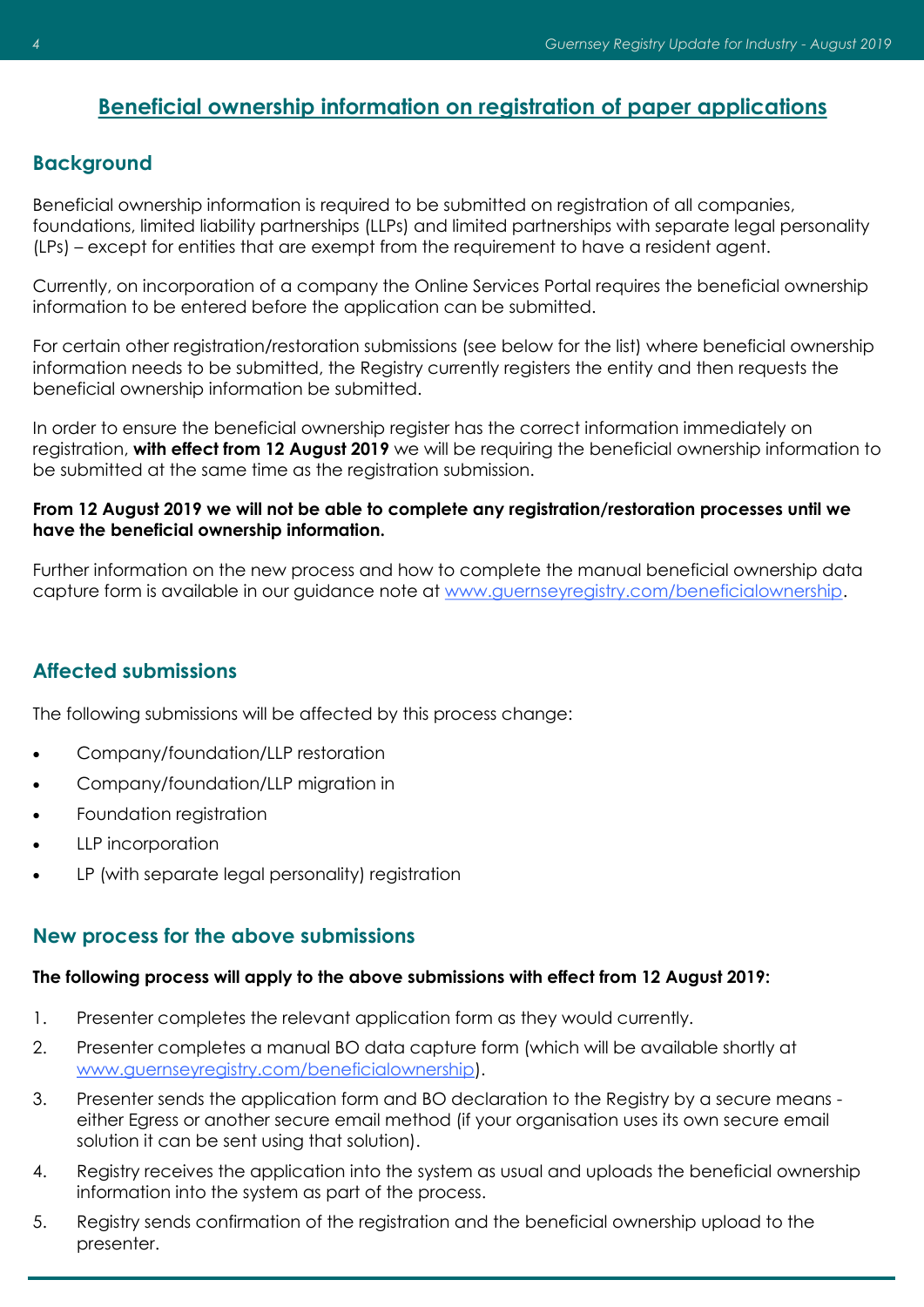## **Economic activity code changes**

## <span id="page-4-0"></span>**Background**

The Registry uses economic classification codes to classify all entities registered according to their economic activity.

Until now, the codes have been used largely for the purpose of statistical reporting. However, in light of the new requirements relating to economic substance which took effect on 1 January 2019, the codes now also need to be used to help identify entities that are required to prove they have "substance" under the new legislation.

## **What is changing?**

To assist the Revenue Service with their work on the economic substance requirements the codes need to be amended to provide a greater level of detail than currently, particularly for codes in the 'Finance' sector (codes beginning with '10').

Due to the introduction of new codes and amendments to existing ones, it will be necessary for you to review the economic codes for your entities prior to filing the annual validations in January/February 2020.

If any changes to economic codes need to be made you will need to file 'Change Company Details' submissions on the [www.greg.gg](http://www.greg.gg/) website. Filing 'Change Company Details' submissions is free of charge.

The Registry, together with the States of Guernsey Data and Analysis team who maintain the codes, will shortly issue further guidance on the changes, including a new list of codes and the implementation date for the changes. The Registry will also release updated guidance on how to change economic codes on the Registry system.

# **Other Registry updates**

#### **System maintenance and downtime - 8/9 August**

The Registry is continuing to maintain and invest in its IT systems to ensure the continued reliability and efficiency of its services.

Part of this work involves updating the platform that our database and online system currently uses to a new version.

There will be some system downtime necessary to do this. We expect that the downtime will be kept to a minimum and the schedule for the work will be as follows:

- **5pm Thursday 8 August** the Online Services Portal will become unavailable.
- **Evening of 8 August and morning of 9 August**  the Online Services Portal will remain unavailable to users to allow Registry and IT staff to test the system.
- **1pm (latest) Friday 9 August**  access to the Online Services Portal will be restored for all users. If testing is completed earlier we will restore access earlier.

Please accept our apologies for any inconvenience caused by this system downtime.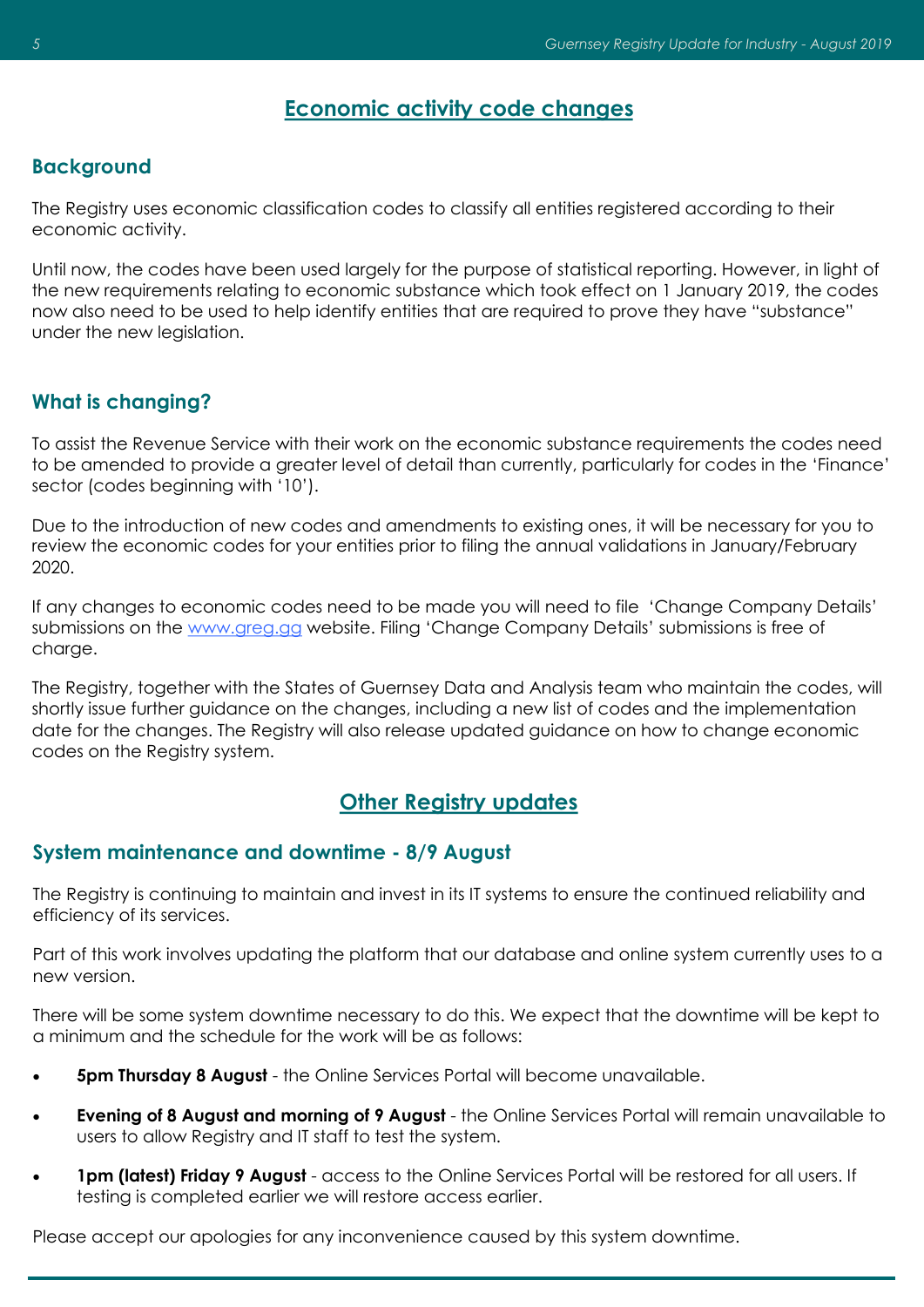# **Registry values, vision, mission, strategic objectives**

<span id="page-5-0"></span>In April the Registry started work on refreshing its values, vision, mission and strategic objectives, with the aim of clarifying the role of the Registry for all its stakeholders and helping to guide all of the Registry staff in their work and objectives.

The exercise included the following steps:

- Asking Registry stakeholders (including Corporate Service Providers, industry groups, Registry staff and other States of Guernsey officials) to complete a short questionnaire about the current position of the Registry and what it could look like in future.
- Workshops with Registry staff, representatives from other areas within the States of Guernsey and Corporate Service Providers to discuss the Registry's values, vision, mission and strategic objectives.
- Based on the first two exercises a draft of the values, vision, mission and strategic objectives was produced and shared amongst the Registry's stakeholders for their comments.

A final version of the document was then agreed collectively and has now been adopted by the Registry.

#### **[The document is available to view on the Registry website here.](http://guernseyregistry.com/article/4032/Values-Vision-Mission-Strategic-Objectives)**

We would like to take this opportunity to thank all stakeholders who participated in the questionnaire and workshops, and provided valuable feedback during the process.

The Registry is now working to ensure that it achieves the objectives set out in the document and will keep the document up to date to ensure that it remains relevant and useful.